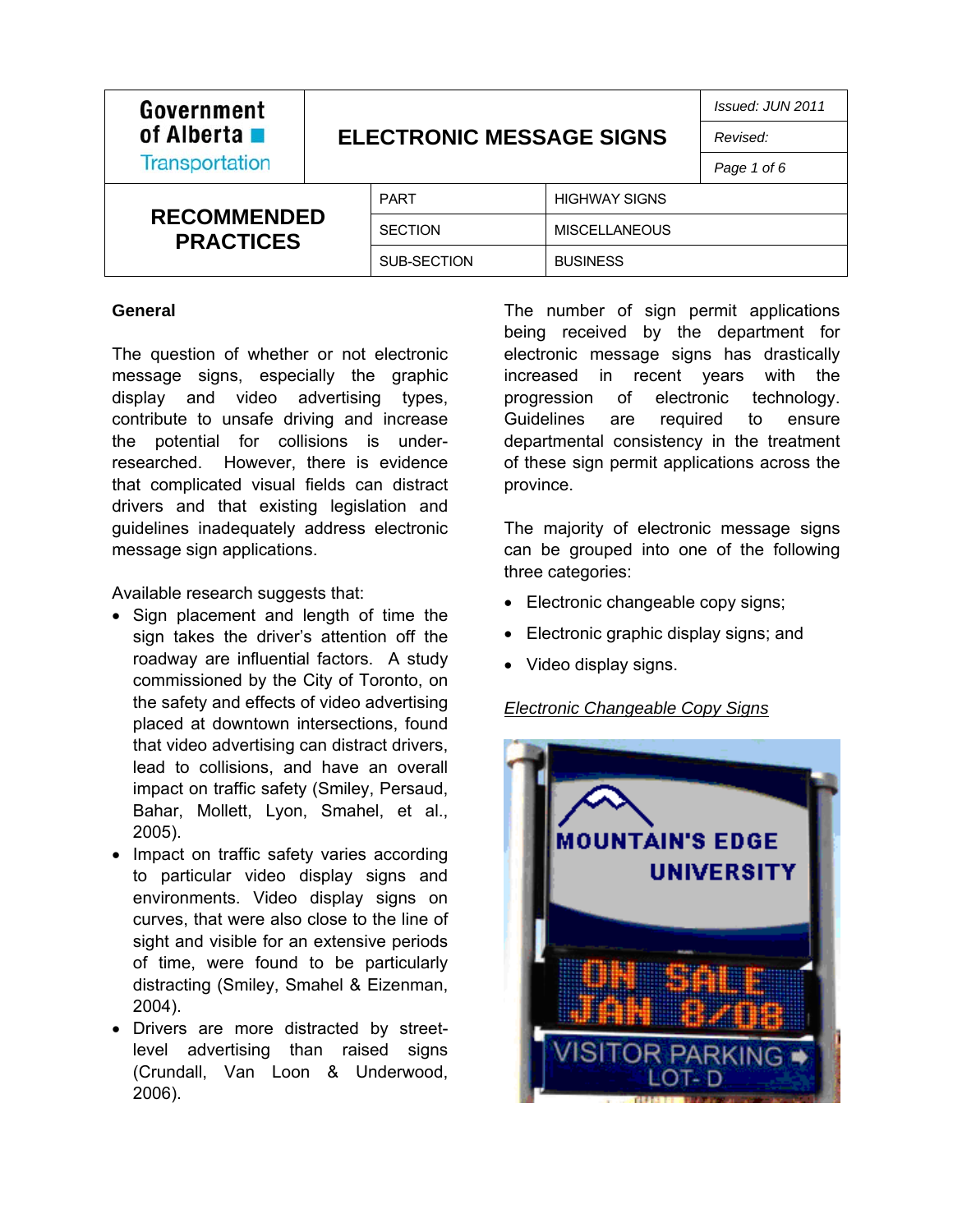## Government of Alberta **La Transportation**

# **ELECTRONIC MESSAGE SIGNS** *Revised:*

*Issued: JUN 2011* 

*Page 2 of 6* 





An electronic changeable copy sign is defined as a sign or portion thereof that displays electronic, non-pictorial, text information in which each alphanumeric character, graphic or symbol is defined by a small number of matrix elements using different combinations of light-emitting diodes (LEDs), fibre optics, lightbulbs or other illumination devices within the display area.

#### *Electronic Graphic Display Signs*







An electronic graphic display sign is defined as a sign or portion thereof that displays electronic, static images, static graphics or static pictures, with or without information, defined by a small number of matrix elements using different combinations of light-emitting diodes (LEDs), fibre optics, light bulbs or other illumination devices within the display area where the message change sequence is accomplished immediately or by means of fade, repixalization or dissolve modes.

#### *Video Display Signs*

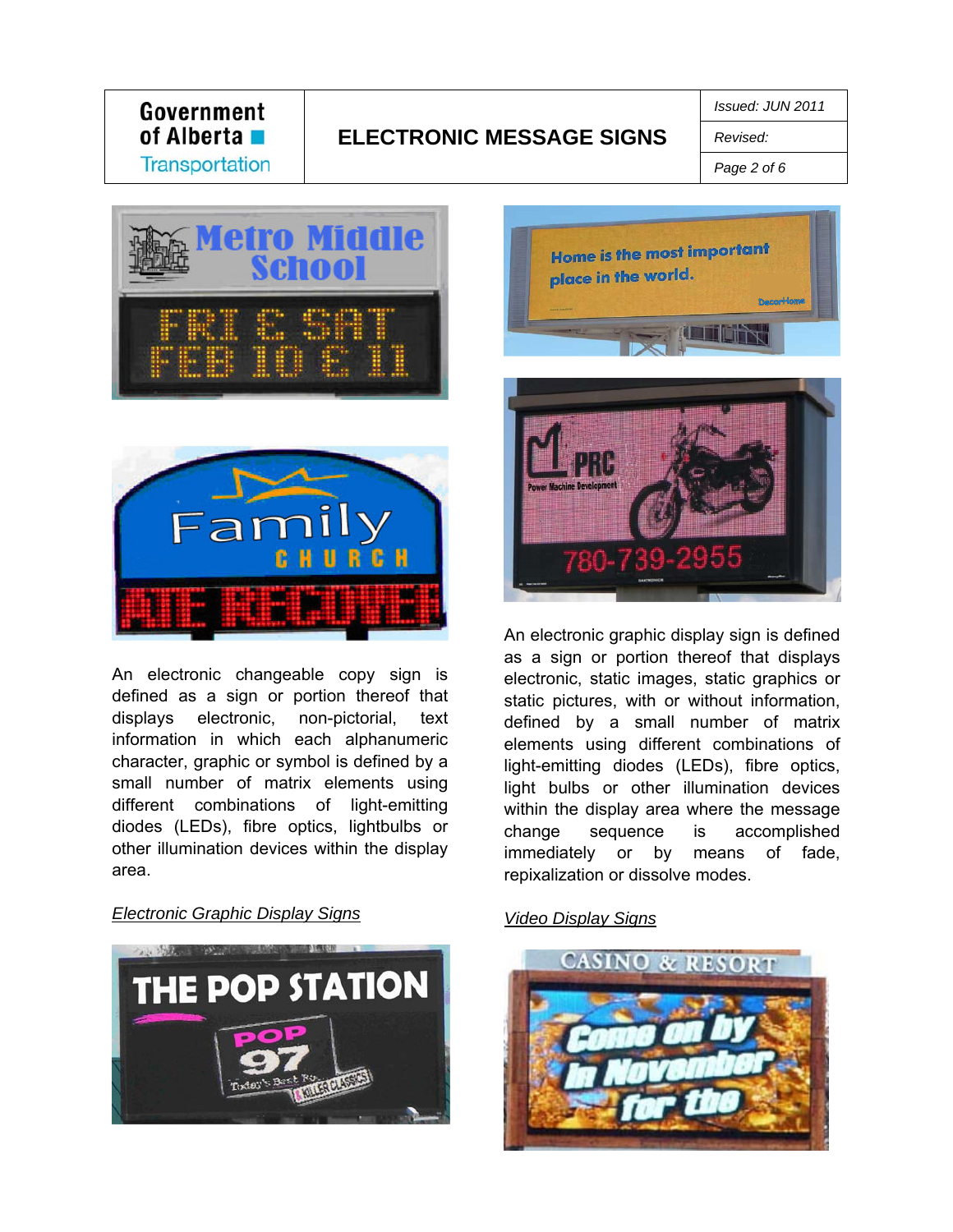## Government of Alberta **La Transportation**

# **ELECTRONIC MESSAGE SIGNS** *Revised:*

*Page 3 of 6* 





Video display signs are defined as those signs or portions thereof which change their message or background in a manner or method of display characterized by motion or pictorial imagery, which may or may not include text and depicts action or a special effect to imitate movement, the presentation of pictorials or graphics displayed in a progression of frames which give the illusion of motion, including but not limited to the illusion of moving objects, moving patterns or bands of light, or expanding or contracting shapes, not including changeable copy signs.

#### **Standard**

#### *Highways Development and Protection Regulation*

Pursuant to Section 15 of the Highways Development and Protection Regulation AR 326/2009, Alberta Transportation does not permit signs exhibiting any of the following characteristics:

- Any sign that displays an intermittent flashing, rotating or moving light;
- Any sign which is flood-lighted in such a manner as to cause a visual distraction to the motoring public;
- Any yard lights, area lighting or other lights that, in the opinion of the Operations Manager, are excessively distracting to the public or create a traffic hazard;
- Any sign that has moving or rotating parts; or
- Any sign that bears a legend giving a command to stop, stop ahead, look or exercise caution, etc., or any legend that in any way imitates a standard or commonly used traffic control device or highway traffic sign.

With the advancement of electronic technology, electronic message signs are capable of creating intermittent flashing/changing messages or rotating images (animated backgrounds) or where the background can be changed or light intensified. Such signs can be a substantial distraction to motorists and a source of glare, which creates a traffic safety issue. The brightness from electronic message signs can also overwhelm driver's perception of critical regulatory, warning and guide signage or other traffic control devices.

#### *Electronic Message Signs Not Permitted in Most Situations*

For the above reasons, Alberta Transportation **does not permit** the use of electronic message signs within the development control zone of rural provincial highways.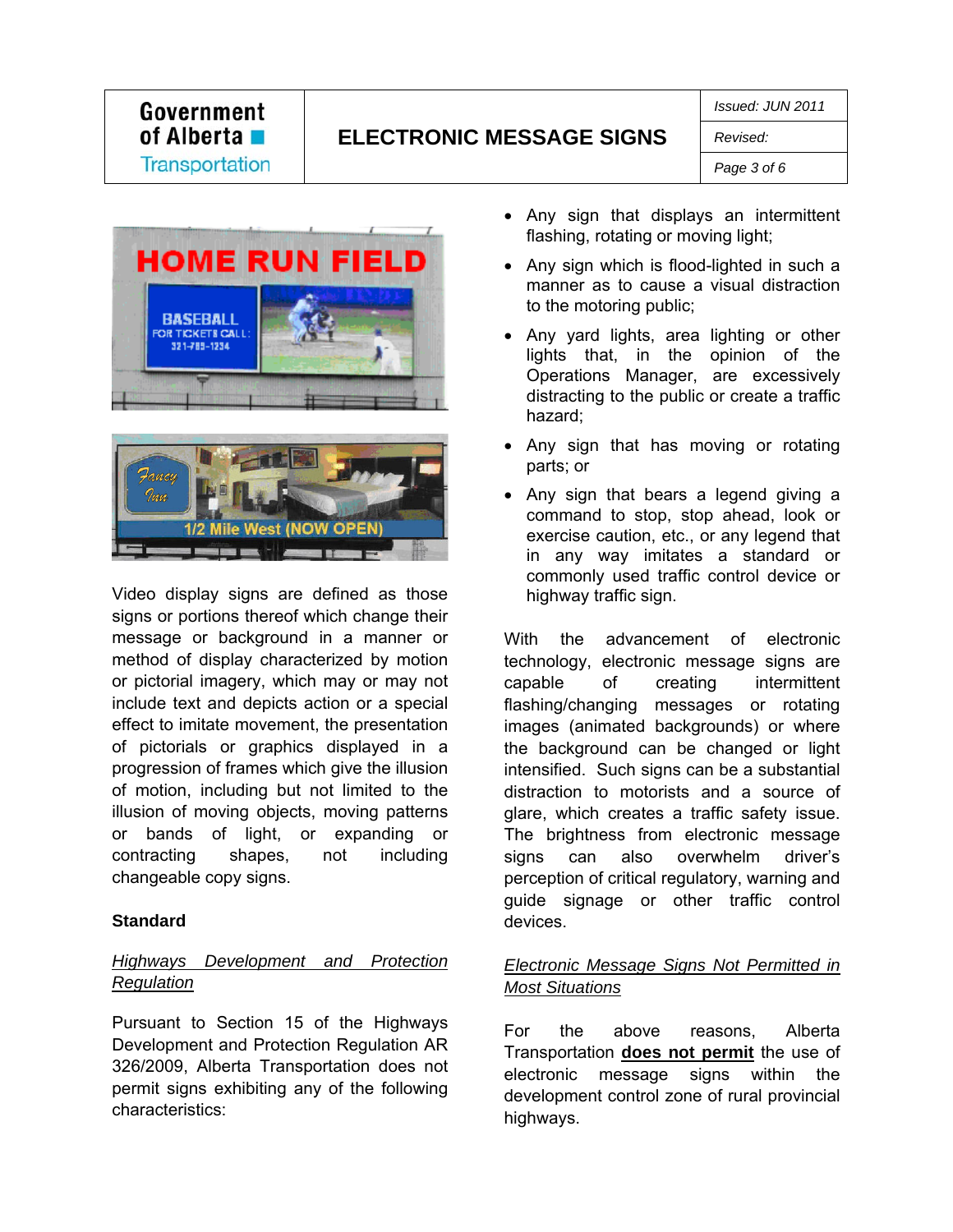Government of Alberta **La** 

## **ELECTRONIC MESSAGE SIGNS** *Revised:*

*Issued: JUN 2011* 

*Page 4 of 6* 

**Transportation** 

The development control zone is defined under the *Highways Development and Protection Regulation* for provincial highways. The classes of provincial highways are shown in the Roadside Management Classification Map as amended from time to time and published on Alberta Transportation's website.

Within the corporate limits of urban municipalities (cities, towns, villages), the municipality is responsible for development approval outside the highway right-of-way for all classes of provincial highways. Along ring roads within urban municipality corporate limits, the municipality is responsible for development approval beyond the Transportation Utilities Corridor (TUC). As such, Electronic Message Signs located within corporate limits (outside the provincial highway right-of-way and beyond the TUC boundaries) are subject to municipal approval.

Electronic message signs featuring a continuous loop or animated images are strictly prohibited along provincial highways except in urban areas (within corporate limits) where the speed limit is less than 80 km/h.

Electronic message signs are also strictly prohibited within 800 m of the centrepoint of an interchange, where the information load on drivers is already high (due to other traffic control devices), and where drivers frequently perform lane changing maneuvers (i.e., merging and weaving conditions).

#### *Situations Where Electronic Message Signs May Be Permitted*

An electronic message sign that **operates only as a changeable copy sign (usually LED) may be permitted** as a part of a larger sign outside the highway right-of-way, such as to convey the price of fuel on gas station on-premise signs. An electronic changeable copy sign would be permitted if the operation of the message panel is only changed occasionally (a motorist driving at the posted speed limit could only see one static message during the drive by). An electronic changeable copy sign panel forming a component of an on-premise sign cannot exceed 25% of the overall size of the sign.

An electronic changeable copy sign may be permitted as part of a community Welcome sign (inside or outside the highway right-ofway) provided it does not exceed 15% of the overall sign size.

Conditions under which an electronic message sign panel is allowed (as a part of a larger sign) are:

- The sign panel does not contain or display flashing, intermittent, or moving lights, including animated or scrolling text.
- A sign panel provided as a public service showing the time and temperature shall not be considered a flashing or moving sign.
- The sign content remains fixed/static for a minimum message display duration, where:

*Min. Display Duration (sec) = Sight distance to sign (m)/ Speed limit (m/sec)*.

o In lower speed areas, the formula above should be used with a minimum sight distance to sign of 350 m.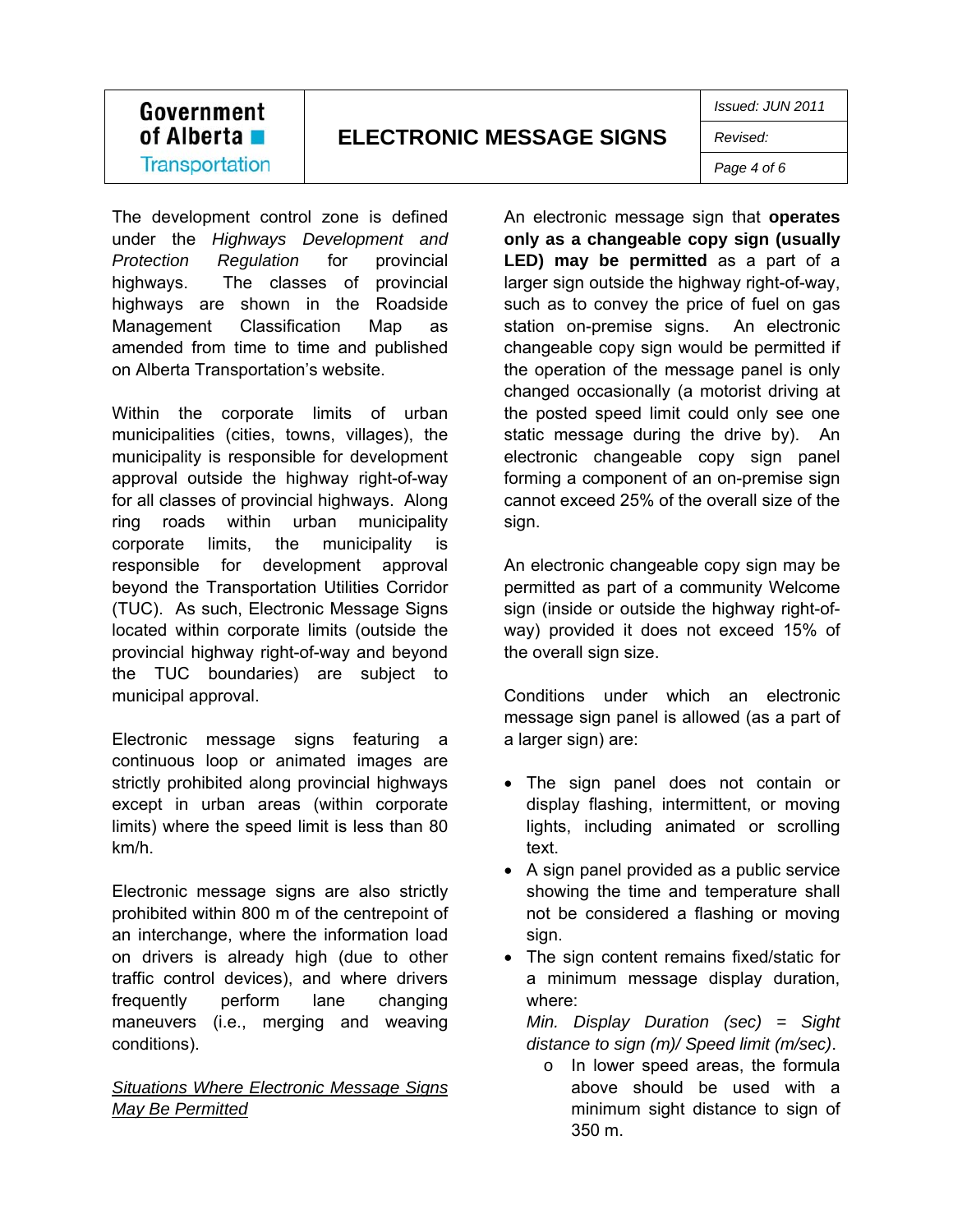#### Government of Alberta **La**

**Transportation** 

# **ELECTRONIC MESSAGE SIGNS** *Revised:*

*Issued: JUN 2011* 

*Page 5 of 6* 

- o In areas with speed limit ≥80 km/h, the minimum message display duration is 60 seconds, unless the sight distance to the sign is less than 1 kilometre.
- When a message is changed electronically, it must be accomplished within an interval of 0.1 seconds or less so that an approaching driver cannot perceive any blanking of the display screen.
- There shall be no visual effects between successive displays.
- The sign panel must contain a default design that will freeze the sign panel message in one position if a malfunction occurs.
- The sign panel shall be equipped with a control system that automatically adjusts light emission level to ambient light conditions so as to no cause glare or excessive brightness.
- In no case shall the light level of any sign panel exceed 300 nits (candelas per square metre) between the time of sunset and sunrise, nor 5,000 nits at other times.
- Must not diminish the conspicuity of nearby traffic control devices.
- Alberta Transportation's Highway Operations Manager shall have the ongoing discretion to require the brightness, frequency, colours or other qualities of the sign panel be adjusted in order to address safety concerns.

Shown below are some examples of signs that may be permitted: